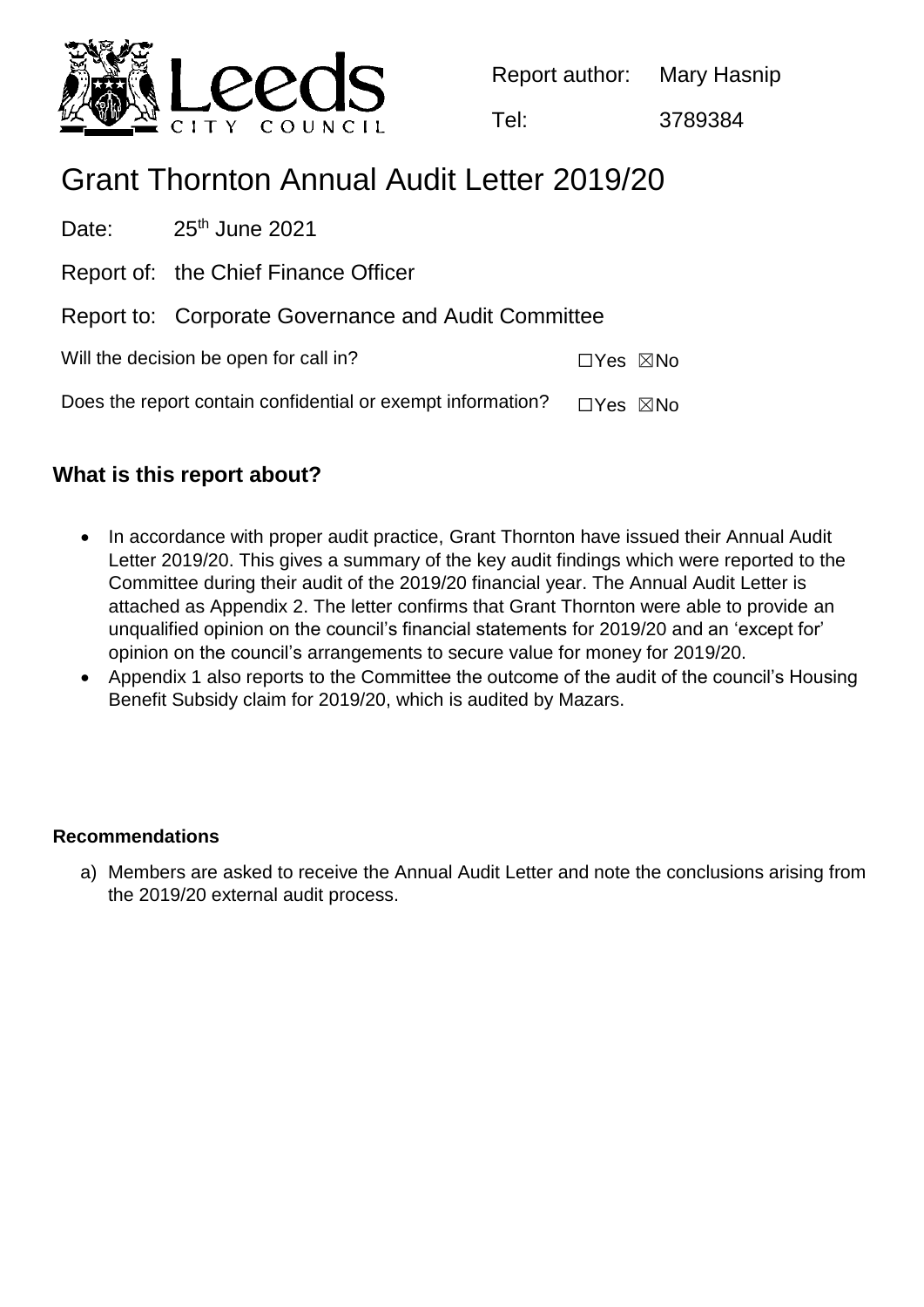#### **Why is the proposal being put forward?**

1 Under the Committee's terms of reference members are required to consider the Council's arrangements relating to external audit, including the receipt of external audit reports.

#### **What impact will this proposal have?**

| <b>Wards Affected:</b>            |            |     |  |
|-----------------------------------|------------|-----|--|
| Have ward members been consulted? | $\Box$ Yes | ⊠No |  |

2 The report summarises the outcome of the 2019/20 external audit process, including the audit recommendations which were made and the actions agreed.

#### **What consultation and engagement has taken place?**

3 The Annual Audit Letter does not raise any issues requiring consultation or engagement with the public, ward members or Councillors.

#### **What are the resource implications?**

4 Grant Thornton's Annual Audit Letter includes their opinion as to whether the Council has proper arrangements for securing value for money during 2019/20.

#### **What are the legal implications?**

5 Under Section 4 of the Code of Audit Practice for public sector bodies, external auditors are required to issue an Annual Audit Letter summarising the main audit findings in relation to the financial year.

#### **What are the key risks and how are they being managed?**

6 Grant Thornton identified financial standing and the potential impact of Brexit as ongoing areas of risk to the council, and recommended that the council should continue to keep the level of its reserves and the potential for reducing expenditure under review. The review of these areas is an integral part of the Budget and Medium Term Financial Strategy processes.

#### **Does this proposal support the council's 3 Key Pillars?**

☐Inclusive Growth ☐Health and Wellbeing ☐Climate Emergency

7 The report relates to the council's underlying financial position rather than to any particular aspect of service delivery.

#### **Options, timescales and measuring success**

- **a) What other options were considered?**
- 8 The report summarise the outcome of the 2019/20 external audit process. It does not relate to a proposed course of action requiring options.

#### **b) How will success be measured?**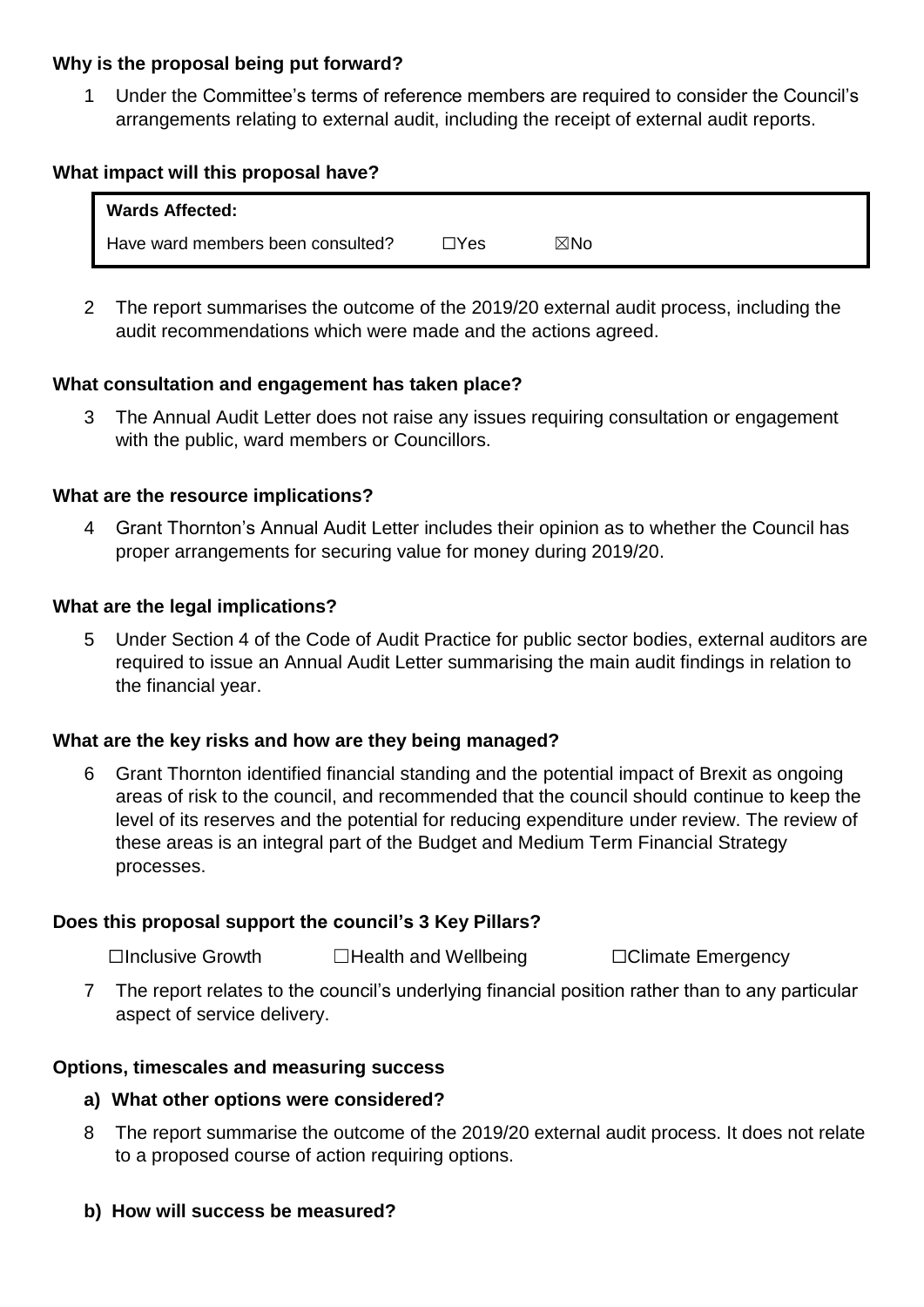9 The report is a backward looking report which summarises the outcome of the 2019/20 external audit process. Grant Thornton will provide an update on the recommendations made for 2019/20 within their 2020/21 audit reporting.

## **c) What is the timetable for implementation?**

10 The report relates to the 2019/20 financial year.

## **Appendices**

- 11 Appendix 1 outlines the main issues arising.
- 12 Appendix 2 is Grant Thornton's Annual Audit Letter

# **Background papers**

13 None.